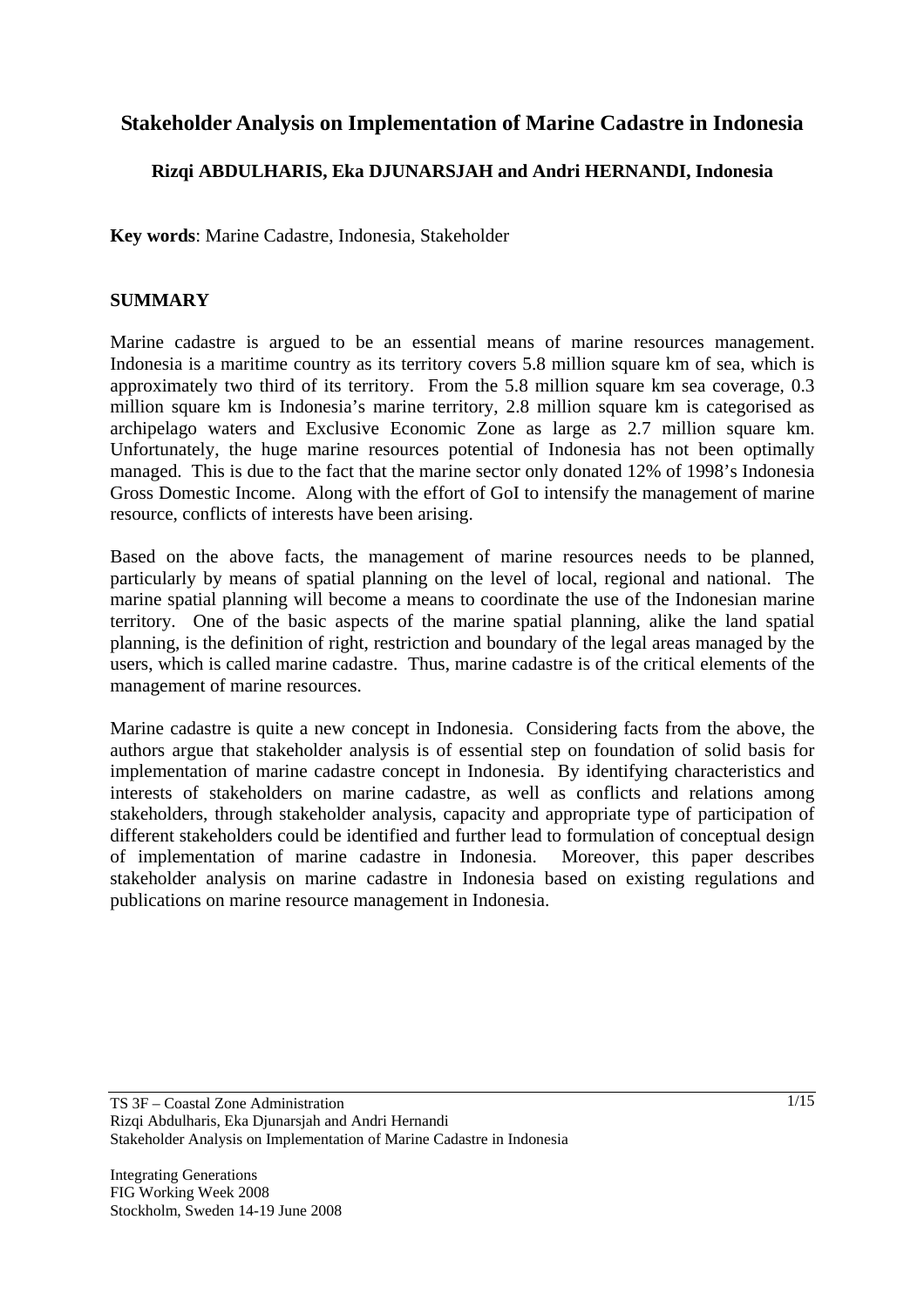# **Stakeholder Analysis onImplementation of Marine Cadastre in Indonesia**

## **Rizqi ABDULHARIS, Eka DJUNARSJAH and Andri HERNANDI, Indonesia**

Key words**: Marine Cadastre, Indonesia, Stakeholder** 

## **1. INTRODUCTION**

Marine cadastre is argued to be an essential means of marine resources management. Indonesia is a maritime country as its territory covers 5.8 million square km of sea, which is approximately two third of its territory. From the 5.8 million square km sea coverage, 0.3 million square km is Indonesia's marine territory, 2.8 million square km is categorised as archipelago waters and Exclusive Economic Zone as large as 2.7 million square km. Unfortunately, the huge marine resources potential of Indonesia has not been optimally managed. This is due to the fact that the marine sector only donated 12% of 1998's Indonesia Gross Domestic Income. Along with the effort of GoI to intensify the management of marine resource, conflicts of interests have been arising.

Based on the above facts, the management of marine resources needs to be planned, particularly by means of spatial planning on the level of local, regional and national. The marine spatial planning will become a means to coordinate the use of the Indonesian marine territory. One of the basic aspects of the marine spatial planning, alike the land spatial planning, is the definition of right, restriction and boundary of the legal areas managed by the users, which is called marine cadastre. Thus, marine cadastre is of the critical elements of the management of marine resources.

Marine cadastre is quite a new concept in Indonesia. Not until 2003 have marine cadastre been followed up by a research on conceptual design for its implementation in Indonesia. This research was involving Indonesian National Land Agency (*Badan Pertanahan Nasional*/BPN) and Institute for Research and Community Services of Bandung Institute of Technology. The results of this research were the proposed tenure type attached to marine parcel and masterplan for marine cadastre 3D data management. Moreover, marine cadastrerelated publications, such as Haroen and Kusuma (2006), Widodo *et al* (2002) and Patlis *et al*  (2001), have also been identified. However, those publications were only highlighting technical aspects of and current policy of Government of Indonesia (GoI) on marine cadastre.

Besides legal and technical aspect, institutional aspect is believed as of important feature of any type of cadastre. From the wider perspective of cadastral system, institutional development is necessarily to be implied for allowing the adoption of long-term strategic actions (Enemark, 2005). Moreover, Enemark (2005) states as well that adoption of comprehensive policy on land management is crucial since this will drive the legislative reform, which in return resulted in institutional reform and finally implementation with its entire technical and human resource requirement.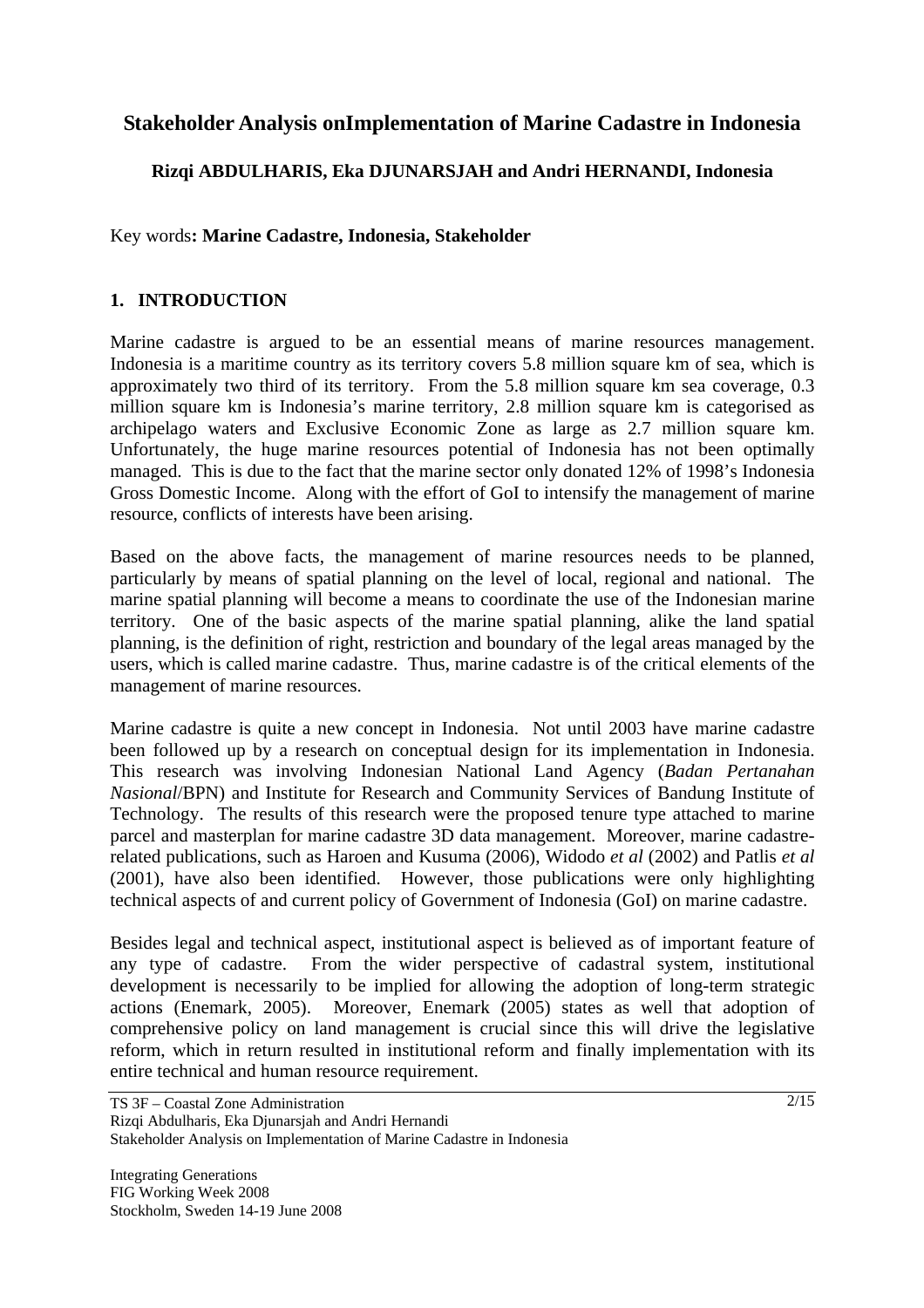Unfortunately, the importance of institutional aspect has not yet realised by most major stakeholders of marine resources management in Indonesia. Purwaka and Sunoto (2001) indicated that there were public, private and community institutions involved in exploitation of marine natural resources, while Tamtomo (2004) looked at marine cadastre from point of view of two of its major stakeholders, which are Ministry of Marine and Fisheries and National Land Agency (*Badan Pertanahan Nasional*/BPN). However, the numbers of identified institutions by both publications are still limited, whereas there are still many institutions related, either directly or indirectly, to marine cadastre. This in response has contributed to overlapping of jurisdiction of those related to marine cadastre.

According to Allen and Kilvington (2001), stakeholder analysis is the identification of a project's key stakeholders, an assessment of their interests, and the ways in which those interests affect project riskiness and viability. Stakeholders are persons, groups or institutions with interests in a policy, programme or project. This concept provides a basis on designing project by identifying the goals and roles of different groups, and by helping to formulate appropriate forms of engagement with these groups.

This paper adds complexity of marine cadastre from its institutional aspect, while, on the other hand, simplifies it by means of stakeholder analysis. Considering facts from the above, the authors argue that stakeholder analysis is of essential step on foundation of solid basis for implementation of marine cadastre concept in Indonesia. By identifying characteristics and interests of stakeholders on marine cadastre, as well as conflicts and relations among stakeholders, through stakeholder analysis, capacity and appropriate type of participation of different stakeholders could be identified and further lead to formulation of conceptual design of implementation of marine cadastre in Indonesia. Moreover, this paper describes stakeholder analysis on marine cadastre in Indonesia based on existing regulations and publications on marine resource management in Indonesia.

## **2. STAKEHOLDERS OF MARINE CADASTRE IN INDONESIA**

It is previously mentioned that stakeholder mapping on marine cadastre in Indonesia has mostly done from sectoral and institutional point of view. However, it is identified from some publications mentioned in above that there are three stakeholder groups on marine cadastre in Indonesia, namely public, private and community institution. Unfortunately, stakeholder analysis could not be done only from these general groups of stakeholder.

In order to initiate stakeholder analysis, the identification of characteristics, interests and conflicts of interests of marine cadastre stakeholders, as well as relations among them, in Indonesia is done by imitating arrangement applied in general land administration. There are at least four sub-systems of land administration (Enemark, 2005), which are Land Tenure, Land Value, Land Use and Land Development. In this paper, value of marine space is disregarded on some extent in order to focus on foundation of conceptual design of implementation of marine cadastre in Indonesia.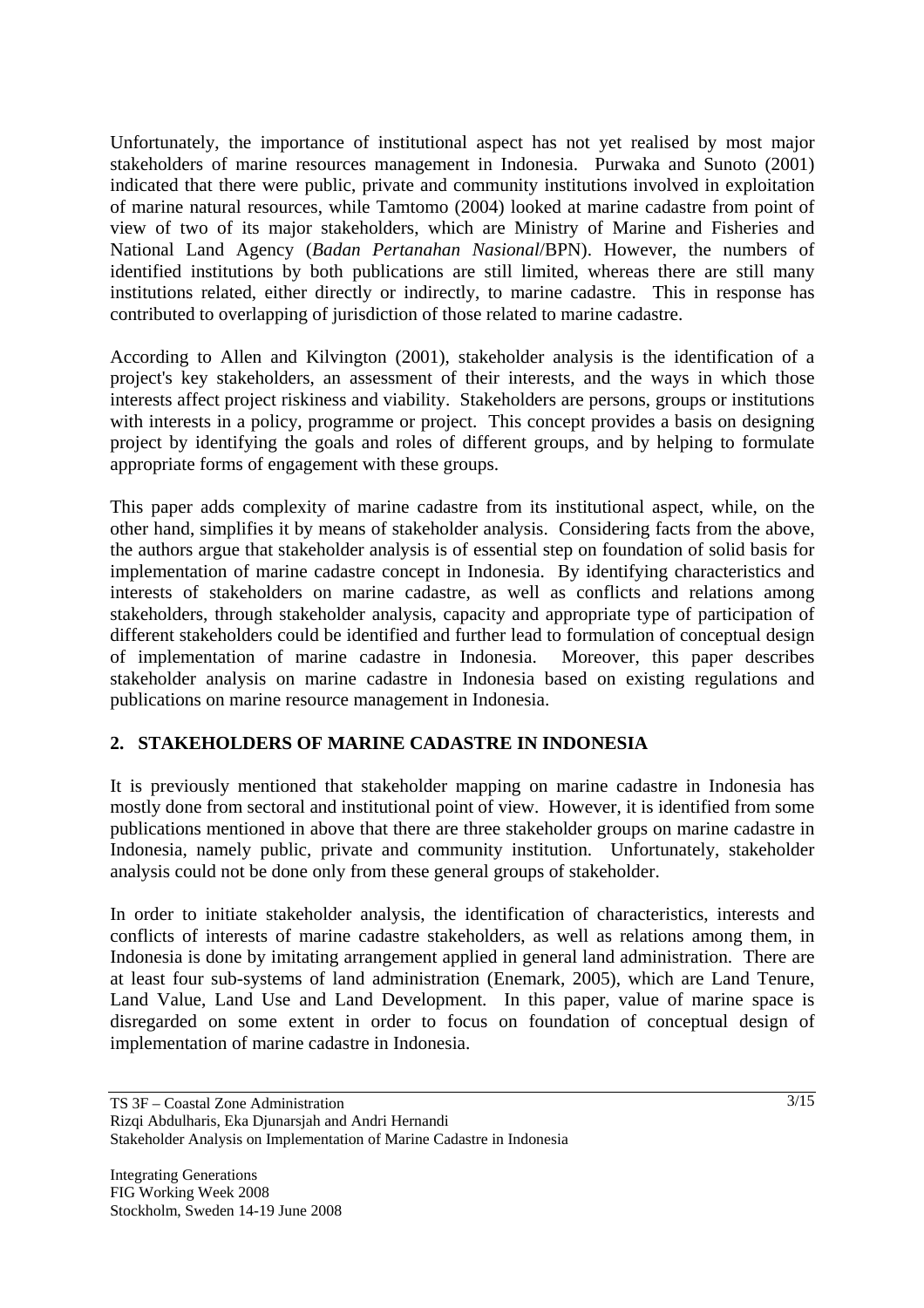## **2.1 Development of Marine Space**

As stated in Enemark (2005), this sub-section describes stakeholders involved in foundation of new physical infrastructure, implementation of constrution planning and the change of use of marine space through planning permission and granting of permits. Stakeholders under this component of marine cadastre are classified into those involved in governance of development of marine space in Indonesia.

According to Regulation of Government of Republic of Indonesia no. 25 year 2000 on Authority of Central and Regional Government on Regional Autonomy, there identified stakeholders involved in governance of marine space as follows:

- 1. Central Government, including the President of Republic of Indonesia and his/her ministers, in charge on:
	- Policy making and arrangements on exploration, conservation, management and utilisation of marine resources at out of 12-nautical-mile sea territory, including archipelagic waters and its undersea surfaces, as well as Exclusive Economic Zone and continent base
	- Policy making and arrangements on management and utilisation of teasures of submerged vessels at out of 12-nautical-mile sea territory
	- Policy making and arrangements on national and provincial sea territorial
	- Standardisation of coastal and small islands management
	- Law enforcement at out of 12-nautical-mile sea territory, specifically internation-related affairs
- 2. Ministry of Home Affairs, the ordinate of Provincial and Municipal Government
- 3. Provincial Government, in charge on:
	- Governance of inter-provincial affairs within 12-nautical-mile sea territory of province in question
	- Planning and management of provincial sea territory
	- Exploration, exploitation, conservation and management of marine resources within provincial sea territory
	- Conservation and management of biotic marine resources within provincial sea territory
	- Granting permission on fisheries within provincial sea territory
	- Monitoring of utilisation of fisheries within provincial sea territory
- 4. Municipal Government, in charge on governance of a third of provincial sea territory of municipality in question
- 5. Regional Autonomy Advisory Council (*Dewan Pertimbangan Otonomi Daerah*/DPOD), advises the President of Republic of Indonesia on policy in regional autonomy, including relegation of municipal-related autonomy to Provincial Government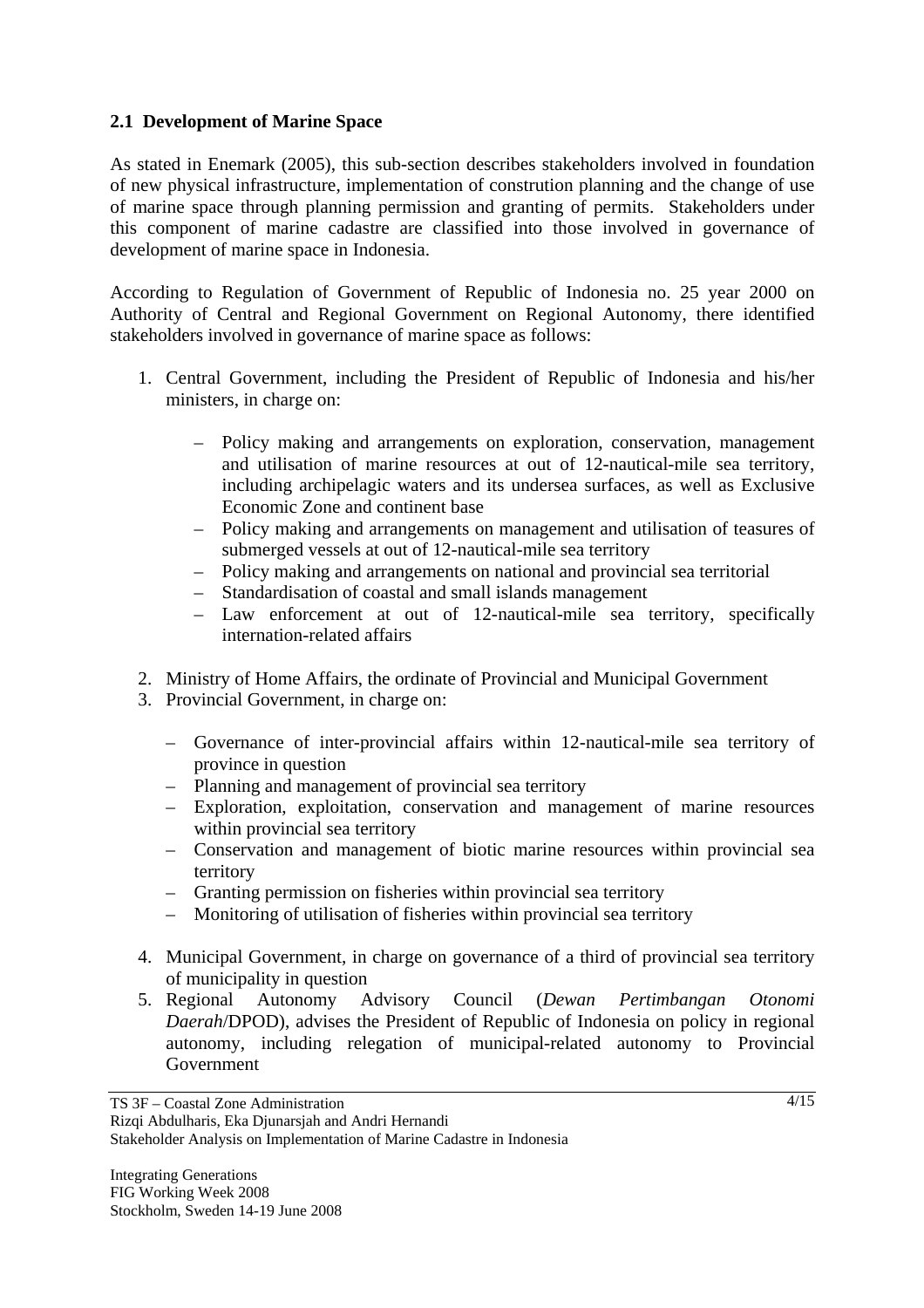6. Municipal House of Legislation, approves proposals on implementation of authority through cooperation and relegation of municipality's authority to Provincial Government

Especially regarding Ministry of Marine and Fisheries, according to Regulation of Minister of Marine and Fisheries of Republic of Indonesia no. Per.17.Men/2005 on Organisation and Job Description of Ministry of Marine and Fisheries, it has a wide-spread authority on supporting the execution of Central Government authority on marine and fisheries, including:

- Policy making on macro development of Indonesia's sea territorial
- Marine space macro spatial planning
- Management and conservation of marine natural resources at out of 12-nautical-mile sea territory
- Supporting distribution of fundamental goods
- Management and conservation of natural resources at in and out of 12-nautical-mile sea territory

Furthermore, regarding contiguous zone constituted by UNCLOS 1982, there are stakeholders responsible on preventing and punishing infrengement on area of jurisdiction in question. Those stakholdes are:

- Ministry of Treasury, in particular Directorate of Customs and Excise and Directorate General of Taxation
- Ministry of Justice and Human Rights, in particular Directorate General of Immigration
- Ministry of Marine and Fisheries, in particular responsible on implementation of sanitary regulation

## **2.2 Utilisation of Marine Space**

## 2.2.1 Spatial Planning

According to Act of Republic of Indonesia no. 26 year 2007 on Spatial Planning, there existed several stakeholders on spatial planning in general, including marine space, as follows:

- 1. National Development Planning Agency (*Badan Perencanaan Pembangunan Nasional*/BAPPENAS), in charge on:
	- Constitution of macro national planning
	- Policy making on supporting macro development
	- Integration of inter-sectoral and –regional plan
- 2. Ministry of Marine and Fisheries
- 3. Provincial Government, in charge on spatial planning of provincial territory and providing providing marine-related spatial information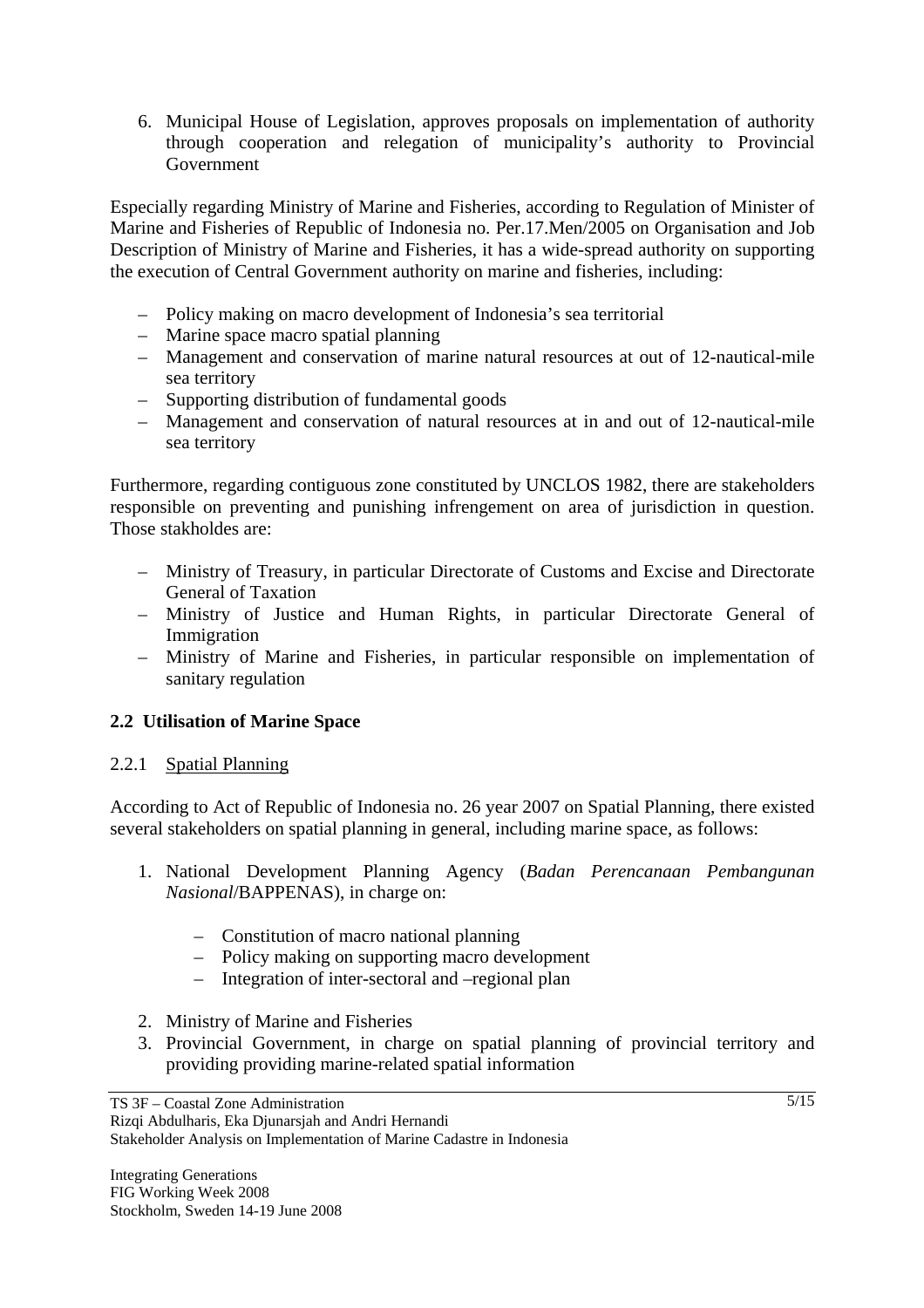- 4. Municipal Government, in charge on spatial planning of municipal territory and providing providing marine-related spatial information
- 5. National Coordinating Agency for Surveys (*Badan Koordinasi Survey dan Pemetaan Nasional*/ BAKOSURTANAL), National Institute of Aeronautics and Space (*Lembaga Penerbangan dan Antariksa Nasional*/LAPAN) and Mapping and Hydrooceanography Bureau of Indonesian Navy (*Jawatan Hidro-Oseanografi Angkatan Laut/ Tentara Nasional Indonesia Angkata Laut*/JANHIDROS TNI AL) in charge on formulation of technical policy in marine natural resources survey, as well as providing marine-related spatial information

## 2.2.2 Fisheries

On fisheries-related issues, there are at least two regulations of Government of Republic of Indonesia, which are regarding to Fisheries and Management of Natural Resources in Exclusive Economic Zone of Indonesia. Regulation of Government of Republic of Indonesia no. 15 year 1990 on Fisheries identifies stakeholders of marine cadastre as follows:

- Ministry of Marine and Fisheries, in charge on fishery-related policy. Especially regarding Indonesia's fishery enterprises to explore fishery resources using vessel unit sized between 30 to 60 Gross Tonnage, Directorate of Capture Fisheries is responsible for on granting of dispensation for Indonesia's fishery enterprises operational within 12-nautical-mile sea territory
- Provincial Government, grants permits to fishery enterprises for its operational within provincial sea territory
- Municipal Government, grants permits to fishery enterprises for its operational within municipal sea territory
- Indonesian nationality individual, including fishermen and fish farmers, the eligible subject of exploitation and cultivation of fishery resources within 12-nautical-mile territory, either personally or under fishery enterprises
- National legal person, the eligible subject of exploitation and cultivation of fishery resources within 12-nautical-mile territory
- Indonesia Investment Coordinating Board (*Badan Koordinasi Penanaman Modal*/BKPM), grants permission to national fishery enterprise with overseas investments in it for its operational within 12-nautical-mile sea territory
- Ministry of Treasury, responsible for taxation on fishery activities
- Besides the above stakeholders, there are additional stakeholders according to Regulation of Government of Republic of Indonesia no. 15 year 1984 on Management of Natural Resources in Exclusive Economic Zone of Indonesia, which are:
- Overseas legal person, eligible for exploitation and cultivation of fishery resources under specific circumstances that Indonesian nationality individual and national legal person have not yet fulfilled catchment quota constituted by this regulation
- Ministry of Agriculture, constituted catchment quota and spesification of vessel unit and tools on exploitation of fishery and other biotic natural resources within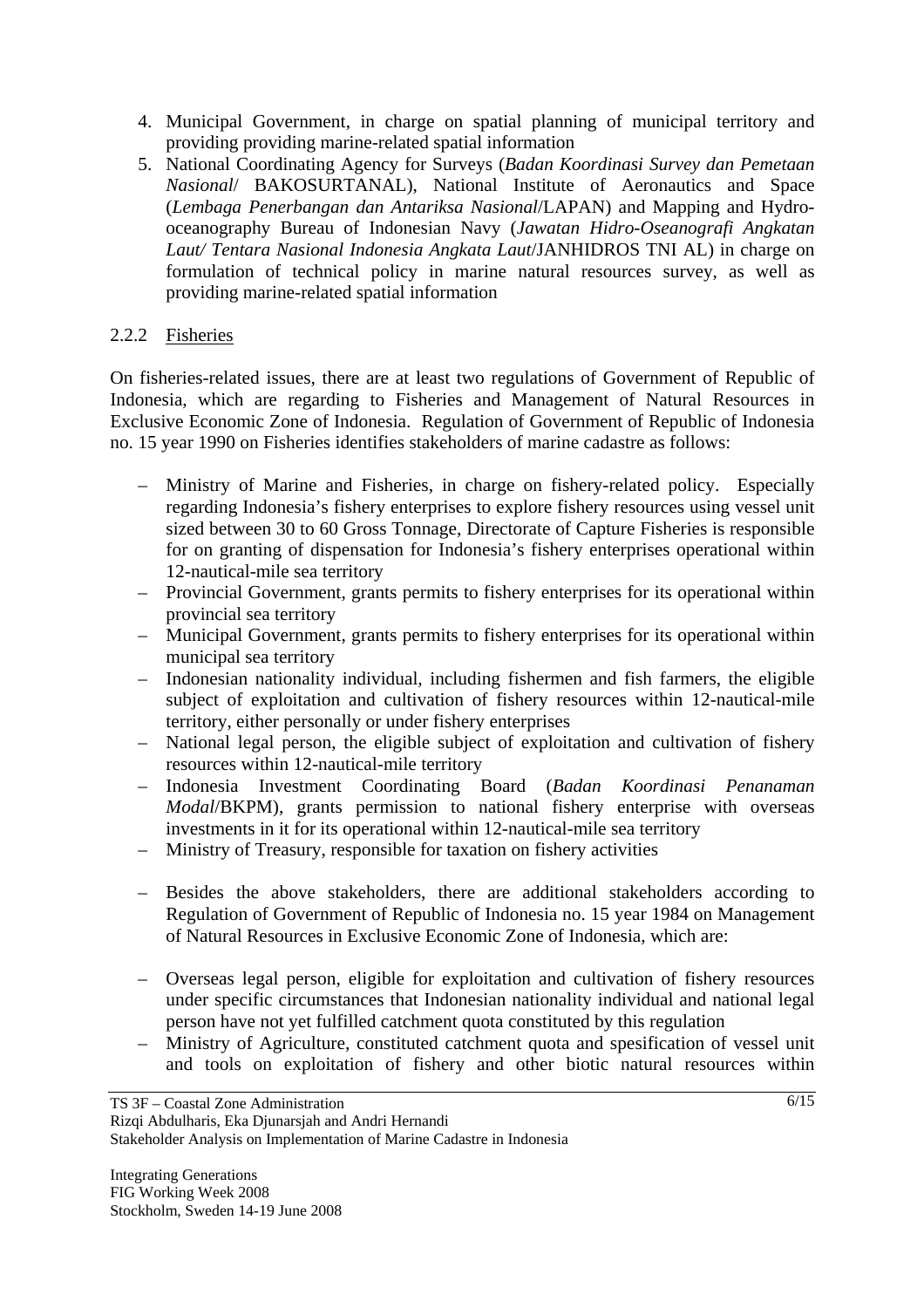Indonesia's Exclusive Economic Zone and provides information regarding places and procedures for overseas vessel unit to acquire permits on exploitation and cultivation of fishery and other biotic natural resources in Indonesia, as well as regulates management and utilisation of biotic natural resources within Exclusive Economic Zone that has not yet constituted by this regulation

– Ministry of Transportation and Indonesian Navy, approve and provide information regarding places and procedures for overseas vessel unit to acquire permits on exploitation and cultivation of fishery and other biotic natural resources in Indonesia proposed by Ministry of Agriculture

#### 2.2.3 Coastal and Small Islands Management

Management of coastal and small islands in Indonesia is constituted by Act of Republic of Indonesia no. 27 year 2007. According to this act, stakeholders of coastal and small islands management are as follows:

- Ministry of Marine and Fisheries, takes control of every natural resources and relegates power on management and exploitation of every natural resources to public and private insitution, as well as Indonesia nationality individual
- Provincial Government, responsible planning, utilisation, monitoring dan controlling of land and marine ecosystem for enhancement of wealth of community in provincial territory
- Municipal Government, responsible planning, utilisation, monitoring dan controlling of land and marine ecosystem for enhancement of wealth of community in provincial territory
- Local communities, including indigenous community, traditional and modern fishermen, fish farmer, tourism and fishery enterprise, are main stakeholders of utilisation of natural resources of coastal areas and small islands
- Higher learning institution, including university and Agency for Assessment and Application of Technology (*Badan Pengkajian dan Penerapan Teknologi*/BPPT), responsible for management of coastal areas and small islands through capacity building, education, applied research and policy recommendation

#### 2.2.4 Management of Seasand Exploitation

Management of exploitation of seasand is constituted by Directive of President of Republic of Indonesia no. 2 year 2002. In this directive, it is clearly described stakeholders on management of exploitation of seasand, which are:

- Ministry of Home Affairs, perform coordination with provincial and municipal government on management of seasand exploitation within areas engaged by seasand exploitation
- Ministry of Industry and Trade, performs coordination on planning the management of exploitation and export of seasand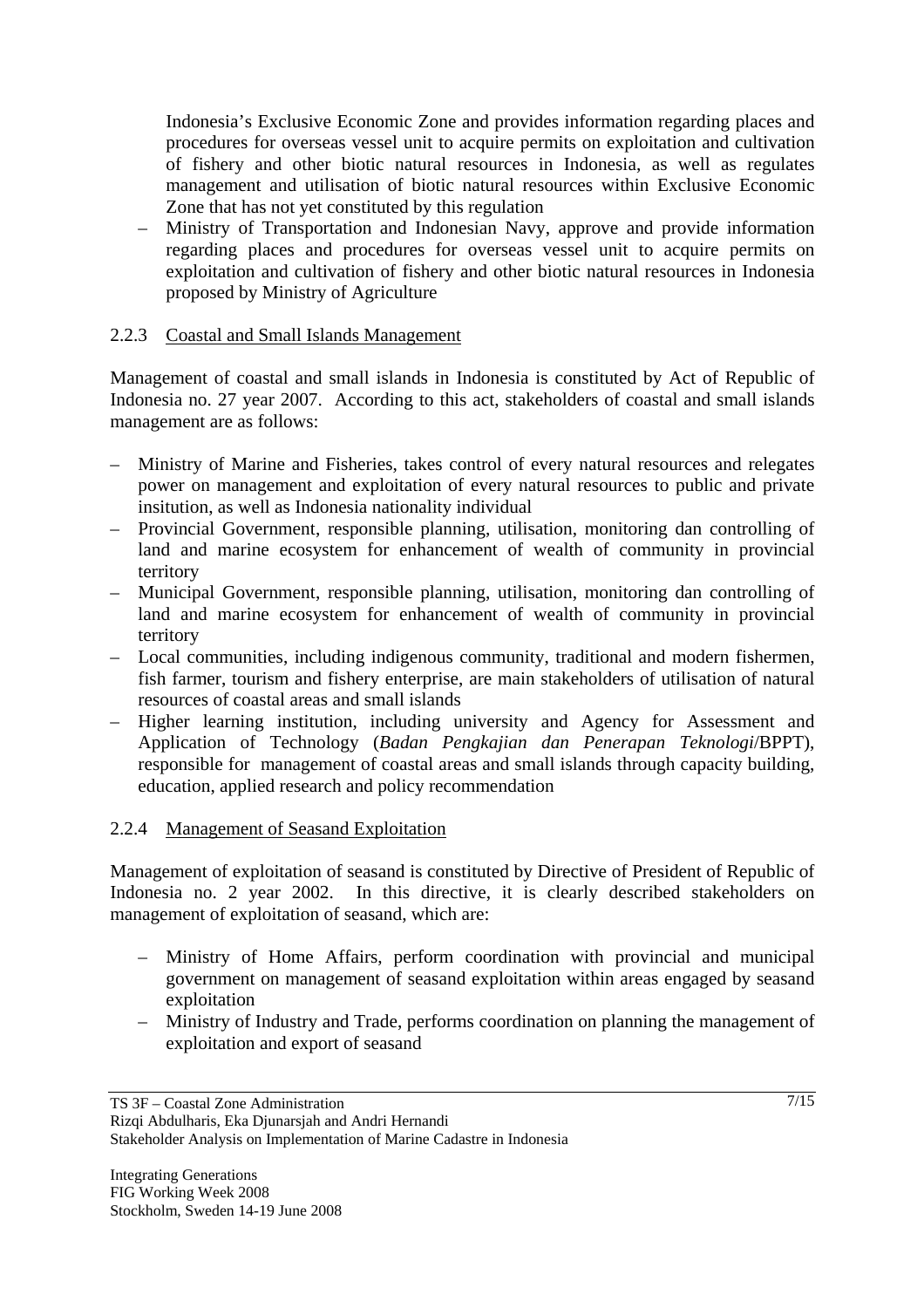- Ministry of Marine and Fisheries, performs coordination on marine, coastal and presearvation of marine natural resources spatial planning within areas engaged by seasand exploitation
- Ministry of Energy and Mineral Resources, performs coordination on monitoring of production and technical aspect of seasang exploitation
- Ministry of Forestry, performs coordination on conservation of biotic natural resources and their ecosystem within areas engaged by seasand exploitation
- State Ministry of Environment, performs coordination on environmental aspect related to seasand exploitation
- Indonesian Army, performs coordination on aspect of national defence related to seasand exploitation
- Indonesian Police, performs coordination on monitoring and orderliness of seasand exploitation
- Provincial and Municipal Government, grants permits on seasand exploitation

Moreover, in general, these stakeholders are responsible as well in mineral exploration and exploitation in Indonesia.

## 2.2.5 Sea Pollutions and Damages

According to Regulation of Government of Republic of Indonesia no. 19 year 1999 on Control on Pollution and Damages of Sea, stakeholders on monitoring and controlling effect of sea pollutions and damages are as follows:

- State Ministry of Environment, supports the President of Republic of Indonesia coordinating and constitution of policy on environmental management
- Environmental Impact Management Agency (*Badan Pengendalian Dampak Lingkungan*/BAPEDAL)
- Ministry of Marine and Fisheries

#### 2.2.6 Tourism

According to Purwaka and Sunoto (2001), stakeholder on marine resource management related to tourims is Ministry of Culture and Tourism. This ministry is responsible on regulating coastal areas for tourism and natural resources conservation. Furthermore, Tamtomo (2004) adds that Ministry of Home Affairs and Ministry of Trasportation are responsible as well in this area of jurisdiction.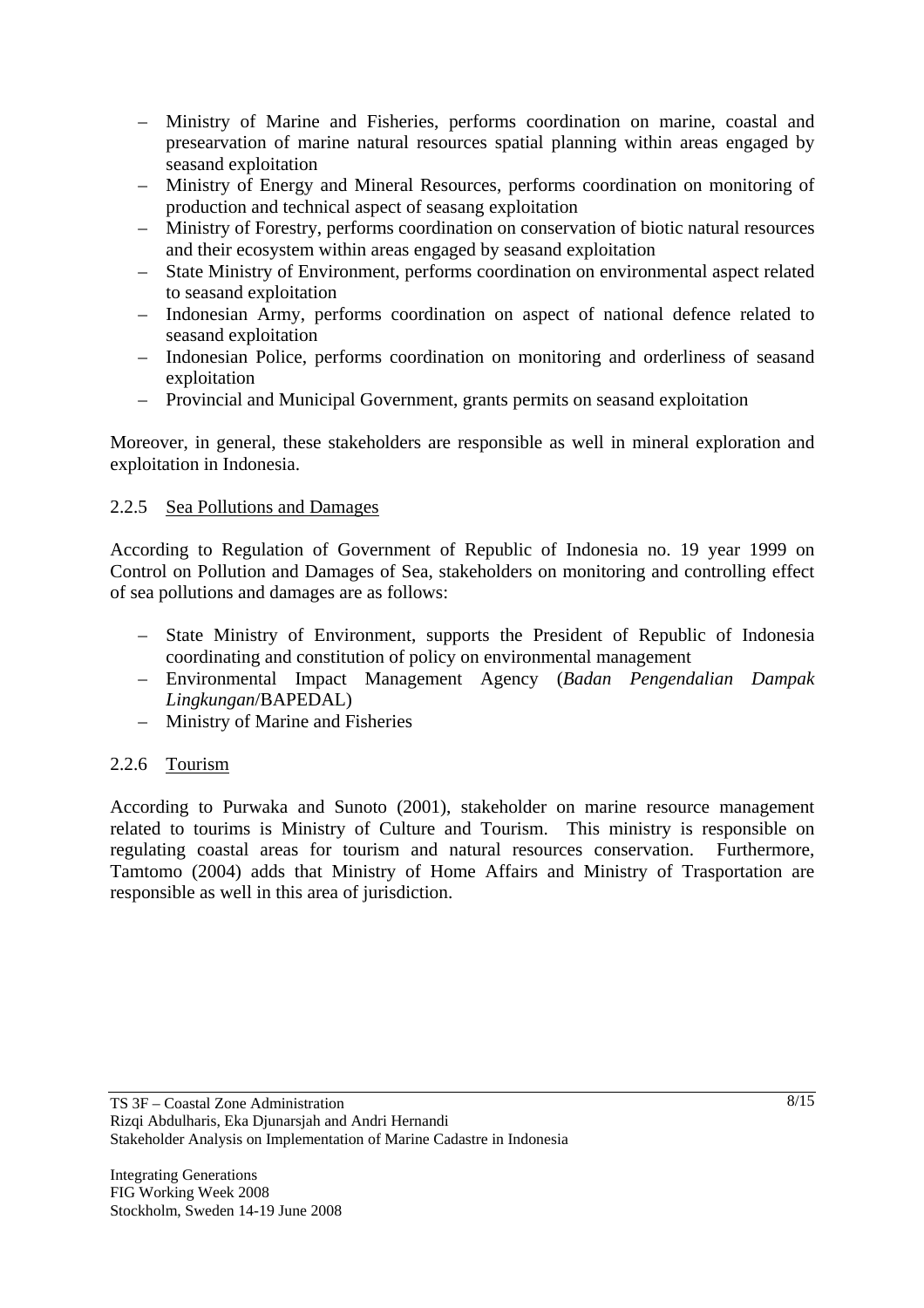### 2.2.7 Marine Ecosystem Conservation

According to Purwaka and Sunoto (2001) and Tamtomo (2004), marine ecosystem conservation is managed by Ministry of Forestry and State Ministry of Environment. Additionally, Regulation of Minister of Marine and Fisheries of Republic of Indonesia no. Per.17.Men/2005 constitutes that Ministry of Marine and Fisheries is responsible as well in conservation of marine ecosystem in Indonesia.

## **2.3 Tenureship of Marine Space**

National Land Agency (*Badan Pertanahan Nasional*/BPN) is of institution in Indonesia eligible for granting tenureship. However, it is not clear yet whether marine is area of jurisdiction of BPN. Furthermore, since the foundation of Ministry of Marine and Fisheries on 1999, as well as promulgation of Act of Republic of Indonesia no. 22 year 1999 and Act of Republic of Indonesia no. 32 year 2004 on Regional Governance, tenureship are also given by Provincial and Municipal Government, while Ministry of Marine and Fisheries is responsible on providing guidelines for Provincial and Municipal Government on granting permission regarding management and exploitation of marine and fishery resources.

## **3. STAKEHOLDERS CAPACITY ASSESSMENT**

#### **3.1 Ministry of Marine and Fisheries**

Based on description of characteristics, interests and conflicts of interests of marine cadastre stakeholders, as well as relations among them, Ministry of Marine and Fisheries has a widespread authority in all aspects of marine cadastre. However, in most aspects except fisheries, jurisdiction of Ministry of Marine and Fisheries is overlapping with others' jurisdictions. The foundation of Ministry of Marine and Fisheries unfortunately was not followed by reorganisation of other public institutions related to marine and fishery issues, including transfering specific section of other public institutions that is in charge in the above issues to Ministry of Marine and Fisheries. Besides overlapped area of jurisdiction, this in return could trigger disputes between Ministry of Marine and Fisheries and other marine-and-fisheryrelated public institutions, in particular considering that there existed experts on this issues in other public institutions. This affects as well capability of this ministry to cope with its widespread tasks due to limitation on competent human resources.

On the other hand, re-organisation of marine-and-fishery-related public institutions could lead to organisational inefficiency of Ministry of Marine and Fisheries. It is previously mentioned in above that in order to avoid overlapping of jurisdictional area and to cope with its widespread tasks in marine and fishery issues, Ministry of Marine and Fisheries should have capacity for absorption of sections in other public institutions that are in charge on these issues. This will in response inflate the number of its employee and, on the other hand, lessen the number of employee of other institutions.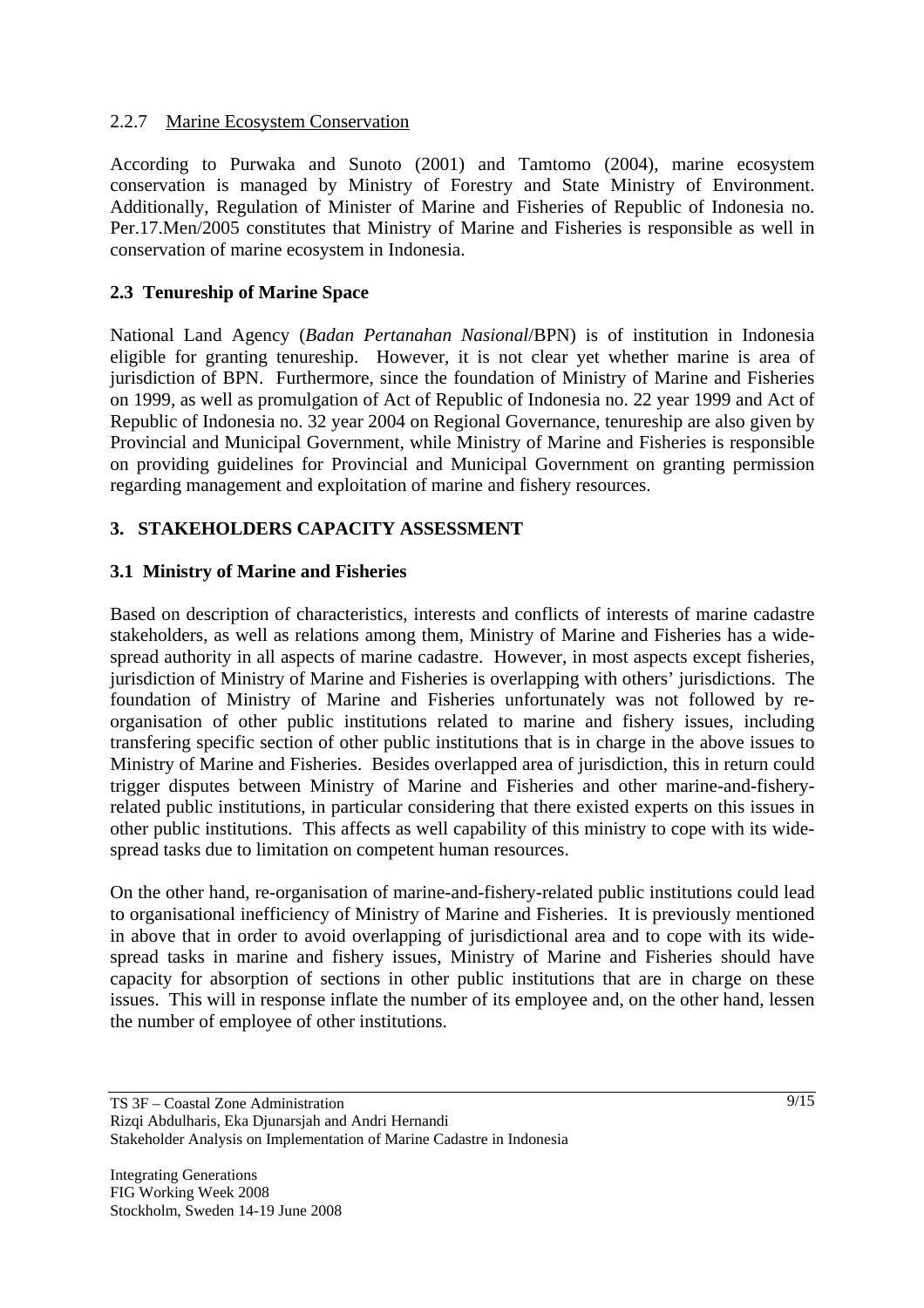### **3.2 Development of Marine Space**

Based on description on Section 3, it could be identified that public institutions are fully in charge within constitution of policy on development of marine space in Indonesia. These public institutions could further be classified into three groups of stakeholder, which are Central, Provincial and Municipal Government.

Central Government includes the President of Republic of Indonesia and ministries related to development of marine space. Some of these ministries are Ministry of Home Affairs, Ministry of Marine and Fisheries, Ministry of Treasury and Ministry of Justice and Human Rights. Furthermore, it should be highlighted as well the role of Ministry of Foreign Affairs on defining sea territory of Indonesia through conventions and agreements. As constituted by Act of Republic of Indonesia no. 22 year 1999 and Act of Republic of Indonesia no. 32 year 2004 on Regional Governance, Central Government is responsible on management of marine and fishery resources at out of 12-nautical-mile sea territory, including archipelagic waters and its undersea surfaces, as well as Exclusive Economic Zone and continent base.

In relation to its authority, Central Government has enormous capability on management of marine and fishery resources. This is due to the supports from all ministries related to development of marine space.

Having constituted by Act of Republic of Indonesia no. 22 year 1999 and Act of Republic of Indonesia no. 32 year 2004 on Regional Governance, Provincial and Municipal Government are in charge on development of marine space within the sea territory of province and municipality in question. In some extent, governance of development of marine space in general by Provincial and Municipal Government is agreeable. This is due to the fact that Provincial and Municipal Governance are sub-ordinates of Central Government, in which mirrors the presence of sub-ordinates of all ministries related to development of marine space.

Besides the above public institutions, there are two stakeholders from public institution group in charge on development of marine space, either directly or indirectly, which are DPOD and Municipal House of Legislation. Even though these stakeholders are responsible as well on constitution of policy on development of marine space, however, DPOD and Municipal House of Legislation's main task is to provide consultancy services on this issue, either directly or indirectly.

#### **3.3 Utilisation of Marine Space**

According to identified regulations on utilisation of marine space, there are three groups of stakeholder, which are public, private and community institution. As mentioned in Section 4.1, Ministry of Marine and Fisheries has a wide-spread authority on utilisation of marine space. Besides Ministry of Marine and Fisheries, there are other public institutions involved in utilisation of marine space, such as BAPPENAS, BAKOSURTANAL, LAPAN, JANHIDROS TNI AL on marine spatial planning; BKPM, Ministry of Agriculture, Ministry of Transportation, Indonesian Navy and Ministry of Treasury on Fisheries; higher learning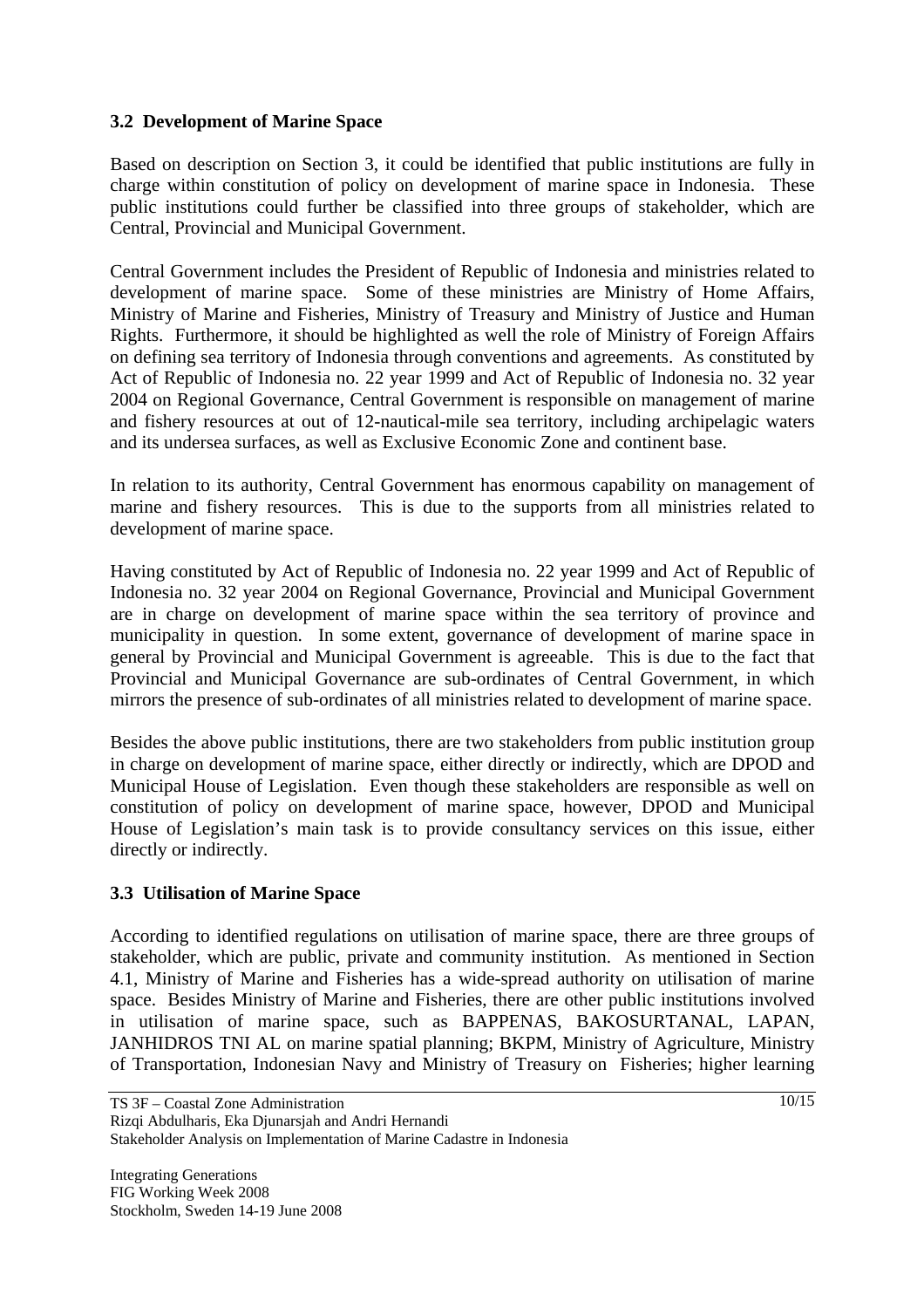institution and BPPT on coastal and small islands management; Ministry of Home Affairs, Ministry of Industry and Trade, Ministry of Energy and Mineral Resource, Ministry of Forestry and State Ministry of Environment on exploitation of abiotic natural resources; State Ministry of Environment, BAPEDAL and Ministry of Forestry on marine and fishery resources conservation; Army and Police on national defence and orderliness; and Ministry of Culture and Tourism, Ministry of Home Affairs and Ministry of Transportation on tourism. However, authority of Ministry of Marine and Fisheries is mostly overlapped with tasks of other public institutions, except on fisheries, while, on the other hand, the above mentioned public institutions besides Ministry of Marine and Fisheries have been performing their tasks before the foundation of Ministry of Marine and Fisheries on, not only utilisation of marine space, but also on utilisation of space in general.

Stakeholders from public institution group could further be divided into those which are responsible on policy constitution, policy implementation and research on utilisation of marine space. In general, all above stakeholders are responsible on constitution of policy on this issue. However, only Ministry of Marine and Fisheries, Provincial and Municipal Government, Indonesian Army and Police, Ministry of Forestry, Ministry of Culture and Tourism, State Ministry of Environment, BAPEDAL, Ministry of Energy and Mineral Resources and BKPM are responsible on policy implementation. Furthermore, there are several stakeholders on utilisation of marine space capable on performing researches, such as higher learning institution and BPPT.

## **3.4 Tenureship of Marine Space**

In general, tenureship in Indonesia is given by BPN. BPN has a long history on delivering tenureship in Indonesia. BPN was initially established by Dutch Colonial Government on 1823 with Cadastral Agency (*Kadastrale Dienst*) as its name on its initial years. Between 1942 and 1955, its name was altered into Bureau of Land Registration. Since 1955, Bureau of Land Registration became an independent body and named as Ministry of Agrarian.

However, since its initial establishment, BPN tasks have only been related to land. Even though it is the only eligible public institution for delivering tenureship, BPN's role and readiness on delivering tenureship of marine space is still questioned.

Furthermore, considering the promulgation of Act of Republic of Indonesia no. 22 year 1999 and Act of Republic of Indonesia no. 32 year 2004 on Regional Governance, Provincial and Municipal Government have a full authority to grant permits on management and exploitation of natural resources. This includes granting permits on management and exploitation of marine and fishery resources. However, as land has been managed centrally in Indonesia, Provincial and Municipal Government could not issue tenureship. Issuance of tenureship is managed by representation of BPN in provincial and municipal level.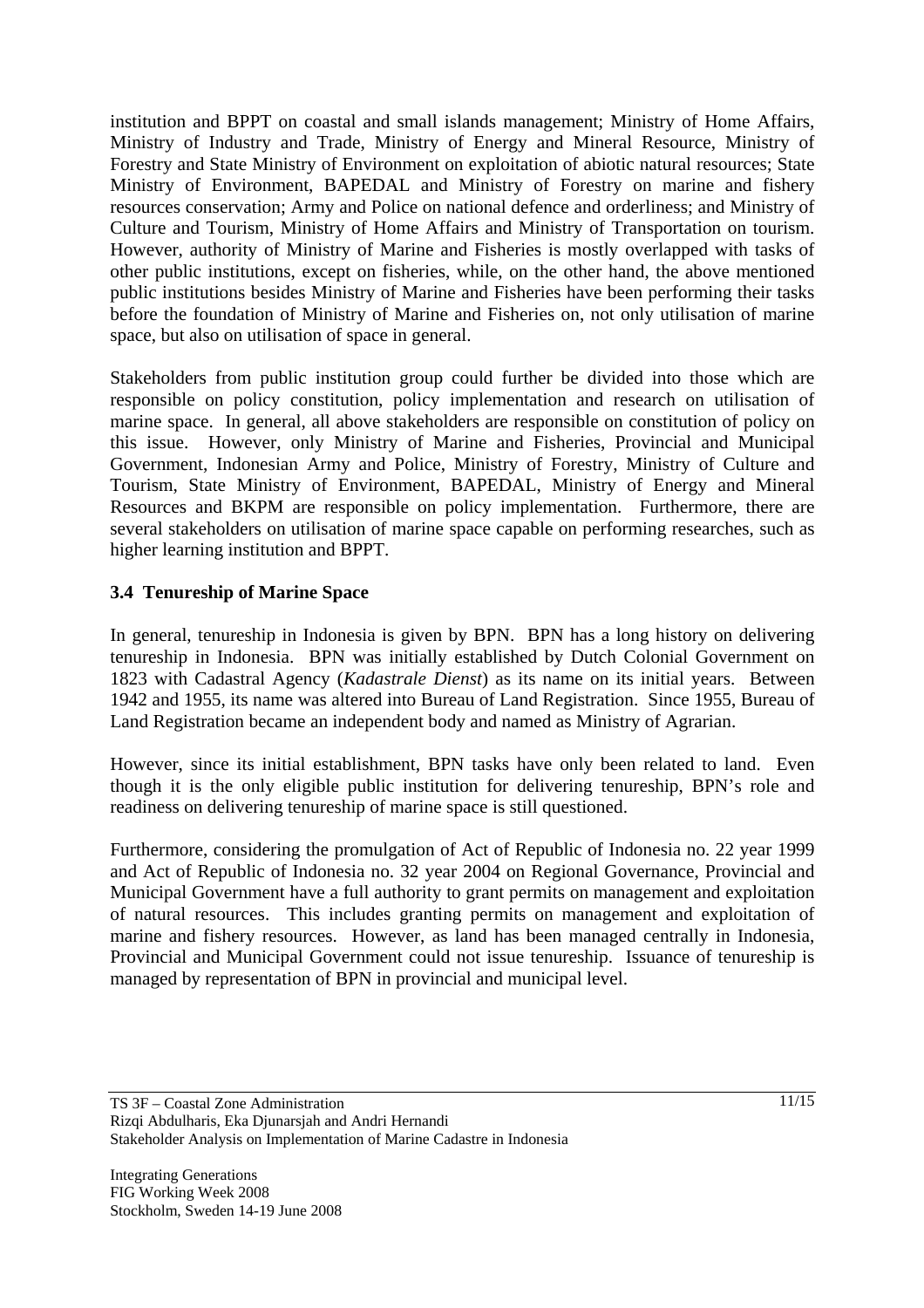### **4. CONCLUSION**

The authors argue that re-organisation of Ministry of Marine and Fisheries is necessarily to be done. This is due to the overlapping of jurisdiction of this ministry with other public institutions, in particular on marine issues. Other stakeholders of management of marine resources have mostly performed their tasks on management of natural resources in general. Even though it is necessary to establish special organisation focused on management of marine resources, considering its extensive scope, however, by relegating authority on marine to specific ministries and agencies that have been performing tasks related to management of marine resources, in particular on marine cadastre. In case that this kind of arrangement is implemented, the authors suggest that there should be separation on management land and marine resources in ministry and agency in question. On the other hand, the authors suggest that Ministry of Marine and Fisheries is focusing on fishery issues, while, at the same time, acting as coordinator on marine cadastre issues.

Specifically on issuance of tenureship on marine cadastre, the authors suggest BPN to hold full control on delivering tenureship and permits related to marine cadastre. Considering its wide-spread coverage, BPN is capable on performing this task. Considering full authority of Provincial and Municipal Government due to Regional Governance Act, Provincial and Municipal Government could consult further arrangement in relation to permit granting on management of marine and fishery resources to BPN. However, considering its limited authority on issuance of tenureship and permits, in which formally limited to land resources only, the authors suggest that BPN should be re-organised and brought-back to its initial structure as Cadastral Agency.

## **REFERENCES**

Act of Republic of Indonesia no. 22 year 1999 on Regional Governance

- Act of Republic of Indonesia no. 26 year 2007 on Spatial Planning
- Act of Republic of Indonesia no. 27 year 2007 on Management of Coastal Areas and Small Islands
- Act of Republic of Indonesia no. 32 year 2004 on Amendment of Act of Republic of Indonesia no. 22 year 1999 on Regional Governance
- Allen and Kilvington, 2001,
- Enemark, S., 2005
- Haroen, T. S. and Kusuma, I., 2006, *Potensi Indonesia di Era Sistem Kadastral Marine* (Potency of Indonesia on Marine Cadastre System Era), Proceeding of Annual Scientifi Forum 2006 of Indonesian Surveyor Association, Balikpapan, Dec. 7-8 (in Bahasa Indonesia)
- Directive of President of Republic of Indonesia no. 2 year 2002 on Management of Exploitation of Seasand
- Patlis, J. M., Dahuri, R., Knight, M. and Tulungen, J., 2001, Integrated Coastal Management in a Decestralized Indonesia: How it can Work, Pesisir dan Lautan, Volume 4, No.1, page 24-39

Stakeholder Analysis on Implementation of Marine Cadastre in Indonesia

Rizqi Abdulharis, Eka Djunarsjah and Andri Hernandi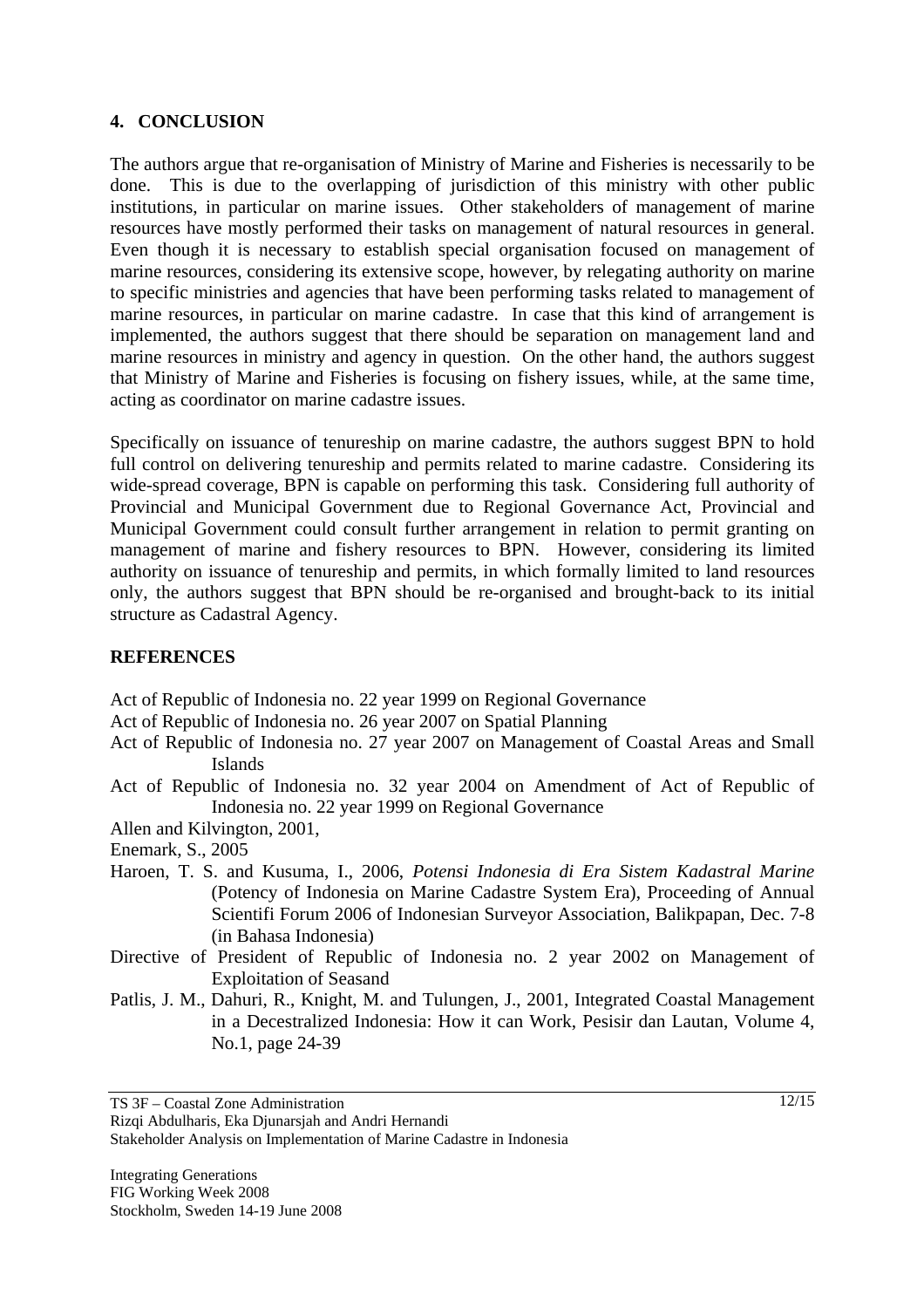- Purwaka, T. and Sunoto, 2001, Coastal Resources Management in Indonesia: Legal and Institutional Aspects, page 61-90
- Regulation of Government of Republic of Indonesia no. 15 year 1984 on Management of Natural Resources in Exclusive Economic Zone of Indonesia

Regulation of Government of Republic of Indonesia no. 15 year 1990 on Fisheries

- Regulation of Government of Republic of Indonesia no. 19 year 1999 on Control on Pollution and Damages of Sea
- Regulation of Government of Republic of Indonesia no. 25 year 2000 on Authority of Central and Regional Government on Regional Autonomy
- Regulation of Minister of Marine and Fisheries of Republic of Indonesia no. Per.17.Men/2005 on Organisation and Job Description of Ministry of Marine and Fisheries
- Tamtomo, J. P., 2004, The Needs for Building Concept and Authorizing Implementation of Marine Cadastre in Indonesia, Proceeding of  $3<sup>rd</sup>$  FIG Regional Conference for Asia and the Pacific on Surveying the Future – Contributions to Economic, Environmental and Social Development, Jakarta, Oct. 3-7

UNCLOS

Widodo, M. S., Leach, J. and Williamson, I., 2002, Marine Cadastre and Spatial Data Infrastructures in Marine Environment, Proceeding of Joint AURISA and Institution of Surveyors Conference, Adelaide, Nov. 25-30

#### **ACKNOWLEDGEMENT**

The authors would like to express their gratitude to Ms. Fineza Ilova, Ms. Mila Fadinar and Mr. Catur Purwanto for their priceless contribution on composition of this paper.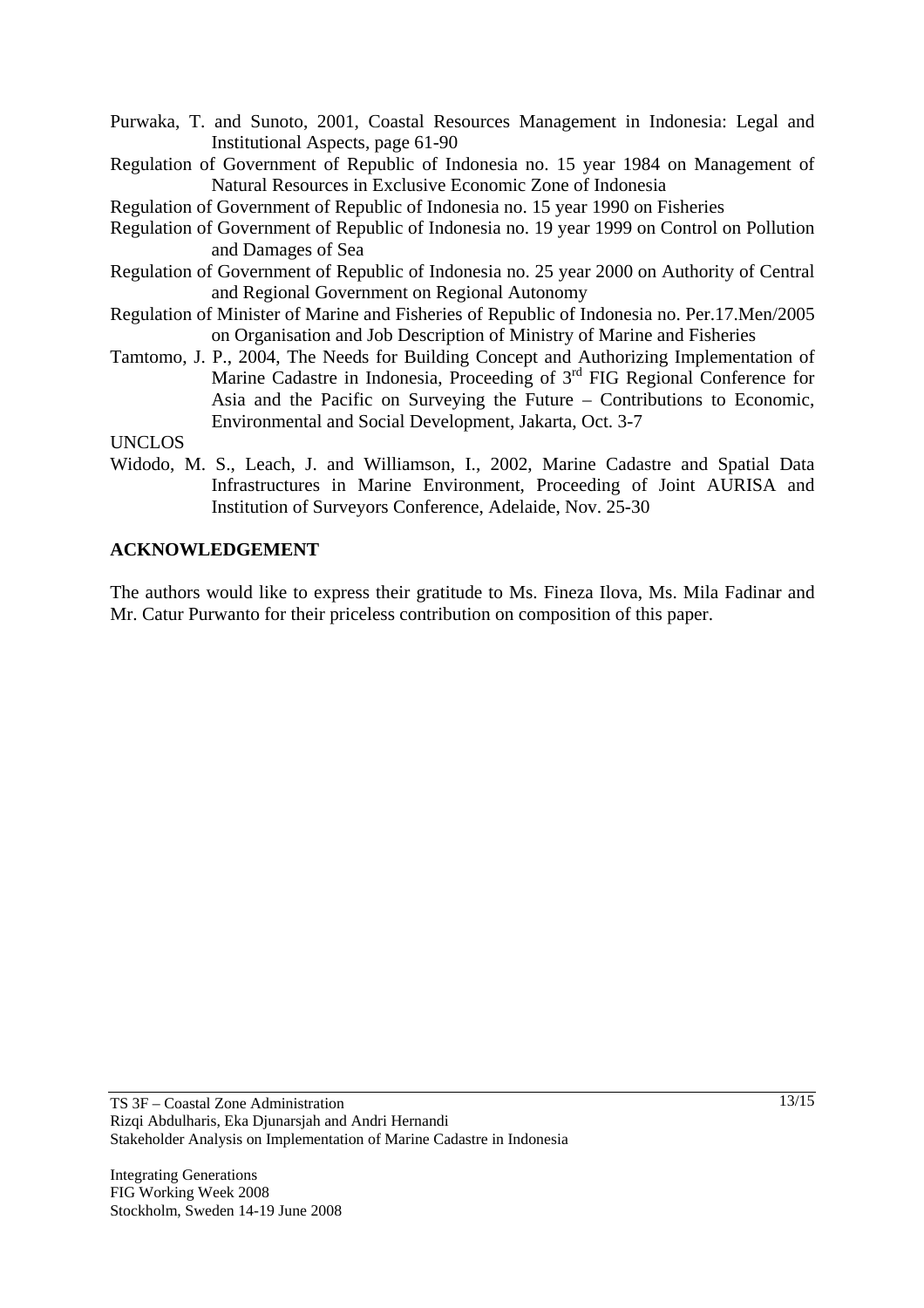#### **BIOGRAPHICAL NOTES**

#### **Rizqi Abdulharis**

Academic Background: B.Eng on Geodesy and Geomatics Engineering from Bandung Institute of Technology and M.Sc on Geomatics from Delft University of Technology;

Current Position: Academic Assistant at Surveying and Cadastre Research Division, Faculty of Earth Sciences and Technology, Bandung Institute of Technology;

Research Interest: Land administration in particular on customary land tenure, geographic information science, spatial data infrastructure and disaster management.

#### **Eka Djunarsjah**

Academic Background: B.Eng on Geodesy and Geomatics Engineering from Bandung Institute of Technology, M.Eng on Geodesy and Geomatics Engineering from Bandung Institute of Technology and Ph.D on Geodesy and Geomatics Engineering from Bandung Institute of Technology;

Current Position: Associate Professor at Hydrographic Science and Engineering Research Division, Faculty of Earth Sciences and Technology, Bandung Institute of Technology;

Research Interest: Delimitation of sea boundaries, marine cadastre, navigation and electronic chart, and vertical datum.

#### **Andri Hernandi**

Academic Background: B.Eng on Geodesy and Geomatics Engineering from Bandung Institute of Technology and Master of Urban Planning from Bandung Institute of Technology; Current Position: Associate Professor at Surveying and Cadastre Research Division, Faculty of Earth Sciences and Technology, Bandung Institute of Technology and Ph.D candidate on Photogrametry at Bandung Institute of Technology;

Teaching Experiences:

2005-now Academic Assistant at Surveying and Cadastre Research Group 1998-2005 Temporary Lecturer at Study Programme on Geodesy and Geomatics Engineering, Faculty of Earth Sciences and Technology, Bandung Institute of Technology Research Interest: Land Administration, Photogrametry and Cultural Preservation

#### **CONTACTS**

Rizqi Abdulharis Surveying and Cadastre Research Division Faculty of Earth Sciences and Technology Bandung Institute of Technology Labtek IX-C,  $1<sup>st</sup>$  floor Jl. Ganesha 10 Bandung 40132 INDONESIA Tel. +62 22 2530701 ext. 3636 Fax +62 22 2530702

TS 3F – Coastal Zone Administration Rizqi Abdulharis, Eka Djunarsjah and Andri Hernandi Stakeholder Analysis on Implementation of Marine Cadastre in Indonesia

Integrating Generations FIG Working Week 2008 Stockholm, Sweden 14-19 June 2008 14/15